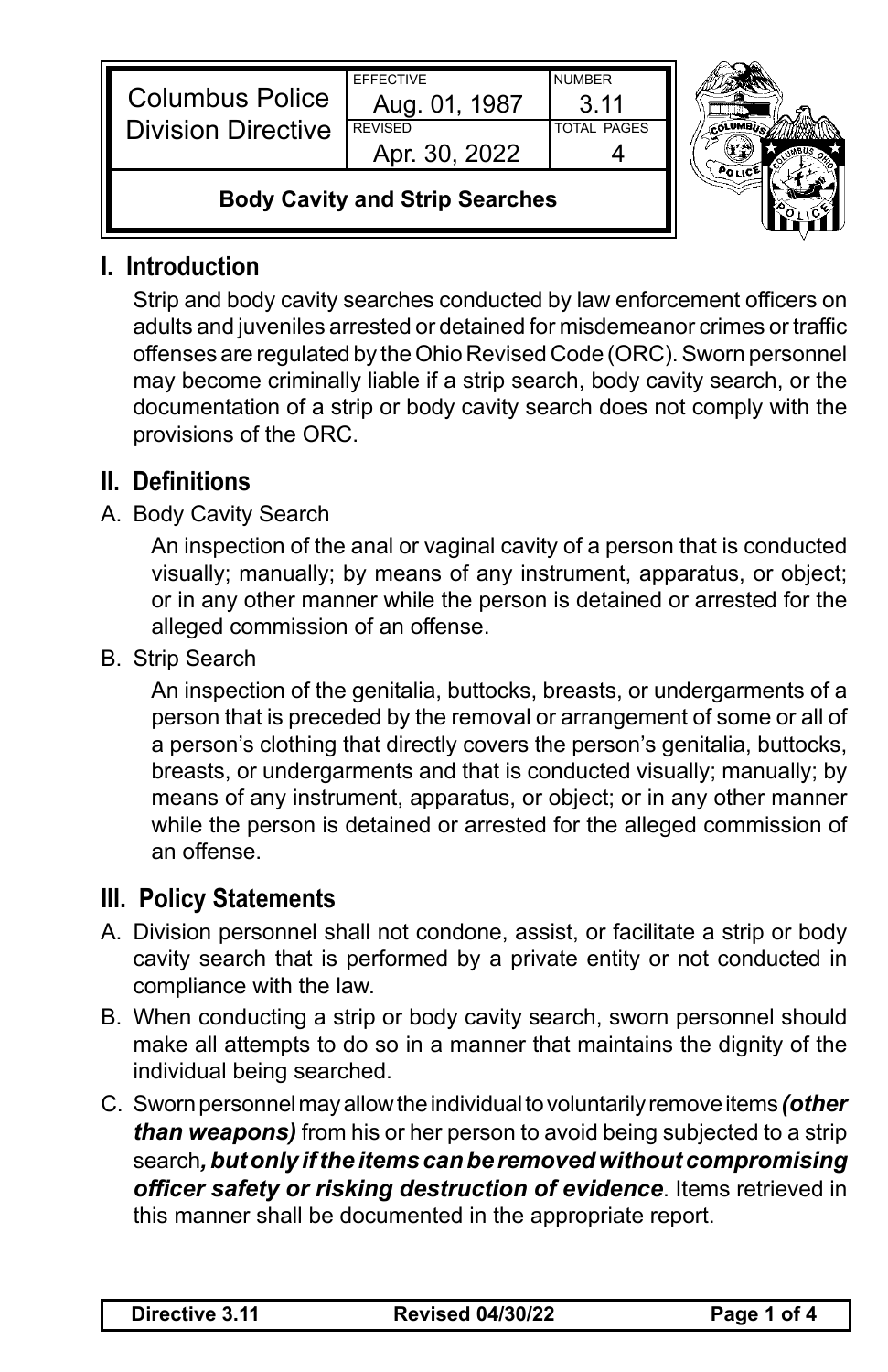- D. Sworn personnel may allow jail personnel to conduct a strip or body cavity search and remove items from a prisoner who will be slated.
- E. Safety and the preservation of evidence shall take priority during each search.
- F. Sworn personnel may immediately remove any item reasonably believed to be a firearm from a person detained or in custody.
- G. A strip search or body cavity search shall be conducted only upon probable cause that the person being searched is concealing on his or her person evidence of a crime, including fruits or tools of a crime, contraband, or a deadly weapon that could not otherwise be discovered without the search. A strip search or body cavity search may also be completed for any legitimate medical or hygienic reason.
- H. Absent exigent circumstances, sworn personnel may conduct a strip search, or have a body cavity search conducted, only after authorization has been obtained from a sworn supervisor.
	- 1. Written authorization shall be required for searches stemming from a misdemeanor crime or traffic offense unless there is a legitimate medical reason or medical emergency that makes obtaining written authorization impractical.
	- 2. A supervisor's authorization shall not be required for strip searches stemming from felony arrests when exigent circumstances exist (for example, a search conducted during a tactical raid or when retrieving a deadly weapon).

Note: The execution of a search warrant does not automatically equate to authorization to conduct a strip search of all occupants inside a structure.

- 3. Sworn personnel may have a body cavity search conducted only after a search warrant has been issued unless there is an immediate legitimate medical reason or medical emergency.
- I. A body cavity search shall only be conducted under sanitary conditions by a physician, a registered nurse, or a licensed practical nurse who is registered and licensed to practice in Ohio unless exigent circumstances exist.
- J. A strip search or body cavity search shall only be completed by persons of the same sex as the person being searched*,* and in a place in which only the persons conducting the search and the person being searched can observe the search*,* unless exigent circumstances exist. When an apparent discrepancy exists between a person's appearance, government-issued identification,and/oranylawenforcementdatabaserecord*,* sworn personnel should *defer to the sex listed on the person's government-issued identification.*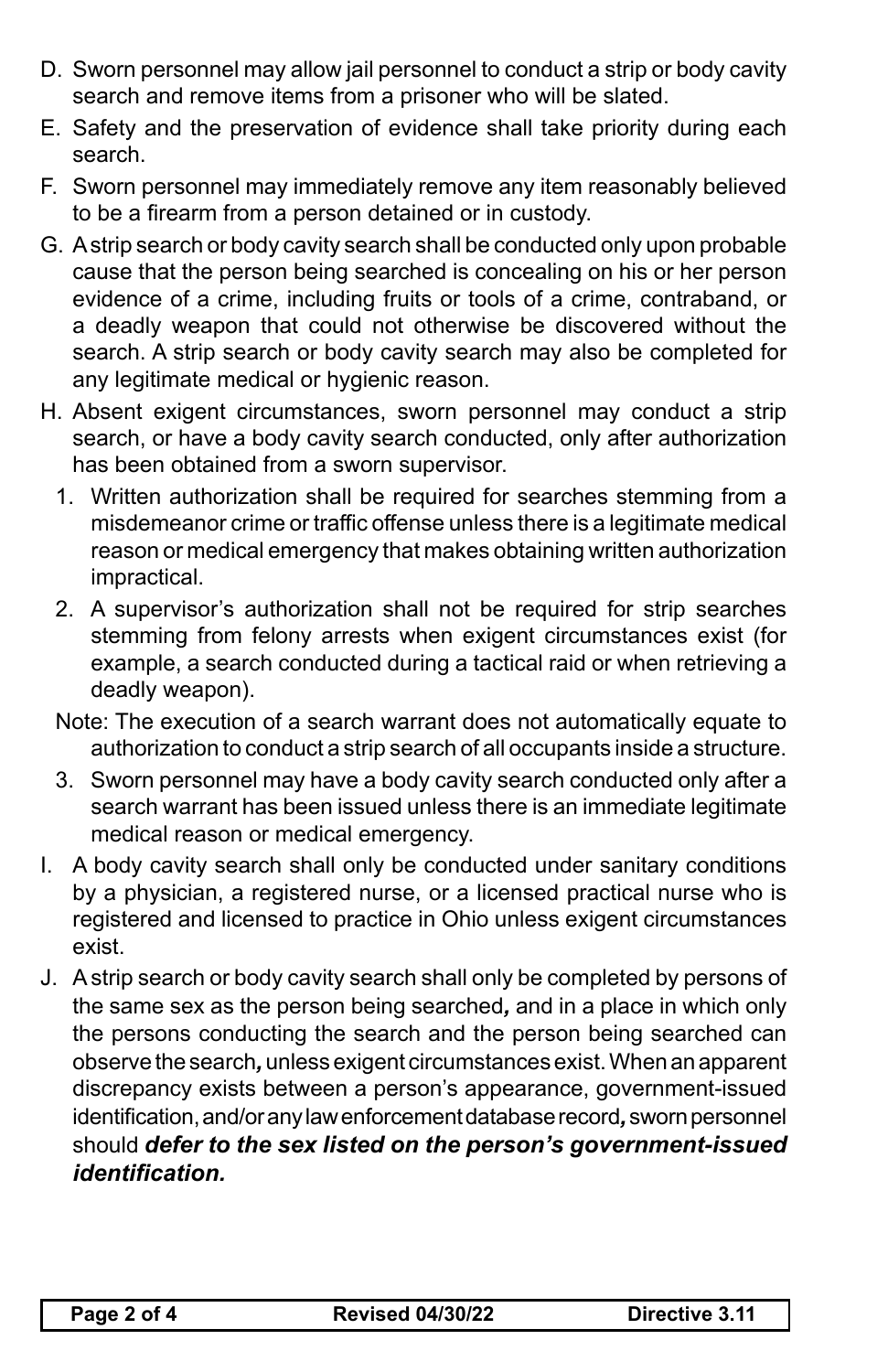- K. Sworn personnel shall report all strip searches or body cavity searches to a sworn supervisor as soon as practical and document the search in a written report.
	- 1. Searches stemming from a misdemeanor crime or traffic offense shall be documented using the Strip/Cavity Search Authorization, form U-10.125, and Strip/Cavity Search Results, form U-10.126.
	- 2. Searches stemming from a felony arrest may be documented on these forms or in an investigative letter written by the authorizing supervisor.
	- 3. Include in the report any exigent circumstances involved with the search or when a search warrant was obtained to conduct the search.
- L. A copy of the completed Strip/Cavity Search Authorization form and the Strip/Cavity Search Results form shall be provided to individuals searched for a misdemeanor crime or traffic offense at the time of the search.

## **IV. Procedures**

A. Sworn Personnel

- 1. Establish probable cause that a strip search or body cavity search is necessary.
- 2. Complete the Strip/Cavity Search Authorization form for searches stemming from a misdemeanor crime or traffic offense.
- 3. Absent exigent circumstances, obtain authorization from a sworn supervisor prior to conducting the search. The Strip/Cavity Search Authorization form must be reviewed and signed by a sworn supervisor before the search is conducted for an arrest stemming from a misdemeanor crime or traffic offense.
- 4. Absent exigent circumstances, conduct the search as follows:
	- a. Strip search
	- (1) Escort the person to a private location where the only persons that can observe the search are the officers conducting the search and the person being searched.
	- (2) Ensure persons of the same sex as the person being searched conduct the search (refer to Section III,J as necessary).
	- (3) Collect items of evidentiary value from the person.
	- b. Body Cavity Search
		- (1) Obtain a search warrant.
		- (2) Transport the individual to a medical facility.
		- (3) Have medical personnel inspect/search the individual.
		- (4) Collect items of evidentiary value that are retrieved/removed from the individual.
- 5. Complete the Strip/Cavity Search Results form for searches stemming from a misdemeanor crime or traffic offense.